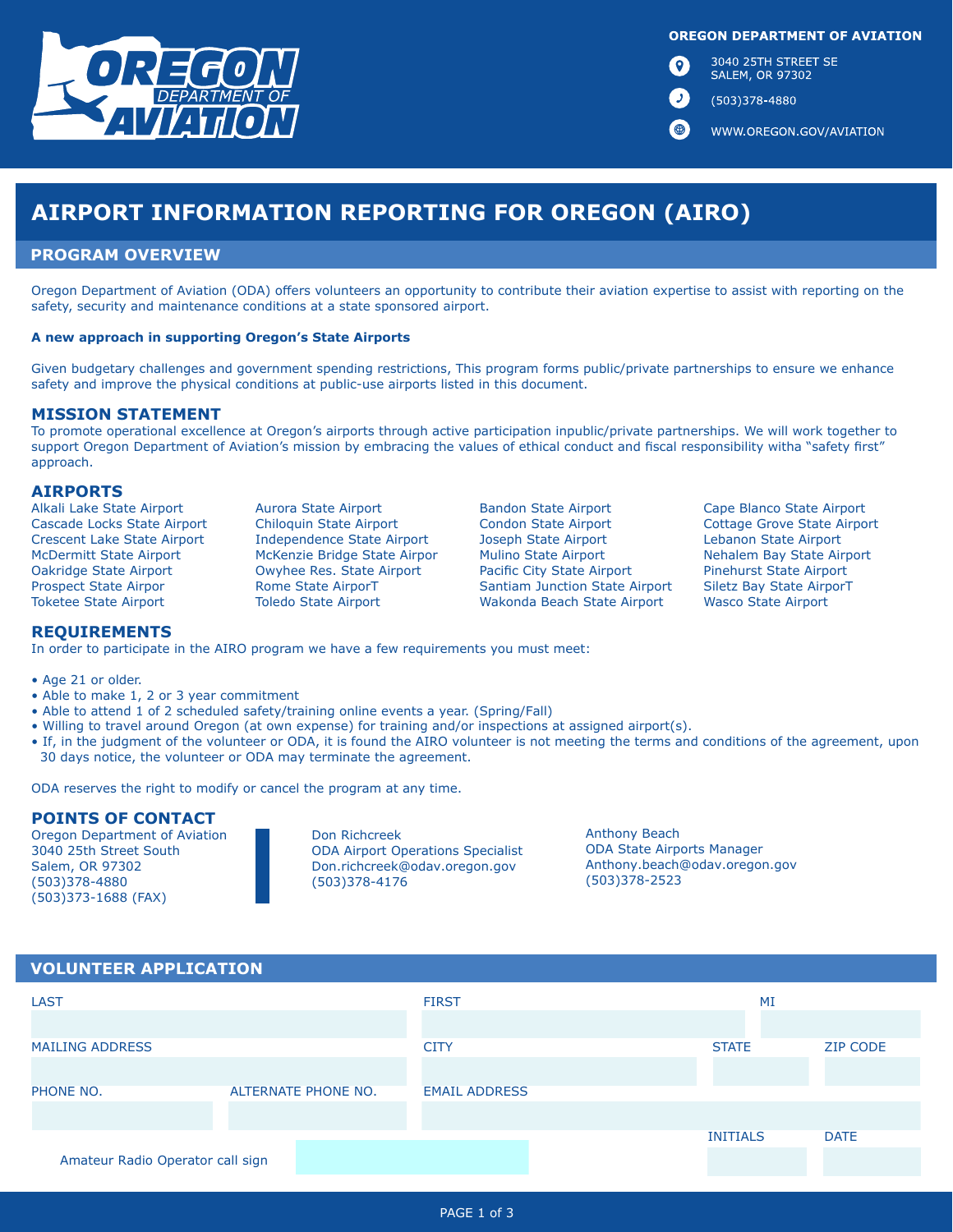# **AIRPORT INFORMATION REPORTING FOR OREGON (AIRO)**

# **PROGRAM GUIDELINES**

| <b>VOLUNTEER NAME</b>                            |                               | DATE OF APPOINTMENT |  |  |
|--------------------------------------------------|-------------------------------|---------------------|--|--|
| The volunteer agrees to accept the assignment of | State Airport for a period of | year(s).            |  |  |

THESE GUIDELINES are established in order to provide information to AIRO Volunteers working at State-Sponsored airports in Oregon.

### **VOLUNTEER OBLIGATIONS:**

- 1. Conduct monthly inspections in order to report on conditions of safety, security and maintenance at their designated airport. Forward completed checklist to Oregon Department of Aviation (ODA) within the month of inspection. Immediately report to ODA all items related to safety and/or security at their designated airport.
- 2. Attend initial volunteer training.
- 3. Conduct activities in a safe manner and comply with all airport rules and regulations while performing AIRO activities at designated airport. Review safety literature prior to each airport inspection. Exercise extreme caution at all times.
- 4. Notify ODA prior to making airport visits.
- 5. Report any injuries incurred while completing AIRO duties, to an ODA representative within two working days of the injury.

# **IN ORDER TO ENSURE YOUR OWN PERSONAL SAFETY, ODA RECOMMENDS THAT THE VOLUNTEER PROVIDE THE FOLLOWING ITEMS:**

- 1. First Aid Kit
- 2. Drinking Water
- 3. VHF Radio tuned to the airports CTAF/UNICOM frequency or Personal Cell Phone
- 4. Sturdy leather shoes or boots and appropriate clothing for the weather
- 5. Personal vehicle for transportation to and from the airport. Vehicle should be parked in appropriate areas when at the airport. Remain clear of aircraft operation areas.

#### **VOLUNTEER GUIDELINES:**

- 1. Wear ODA-supplied safety vest when at the airport.
- 2. Discontinue work in inclement weather and during times of reduced visibility. Do not work in ice, snow or fog.
- 3. Furnish and arrange for your own transportation to and from the airport.
- 4. Do not possess or consume alcoholic beverages while at the airport.
- 5. Pick up litter around the airport during monthly visits as time allows. Litter bags and ties will be provided by ODA.
- 6. Take appropriate precautions to avoid hazardous materials/substances. Report location and description of the material/substance to an ODA representative.

Volunteer arrangement may be terminated by either party at any time upon notification of the other party. Volunteer must return ODA-owned equipment and materials upon request.

By signing this form, I acknowledge understanding of these obligations and guidelines. Additionally, I have received a copy of aforementioned obligations and guidelines for my reference.

| <b>VOLUNTEER</b>  |             |                     | PARENT OF GUARDIAN SIGATURE (IF UNDER THE AGE OF 18) |  |  |
|-------------------|-------------|---------------------|------------------------------------------------------|--|--|
|                   |             |                     |                                                      |  |  |
| <b>SIGNATURE</b>  |             | <b>SIGNATURE</b>    |                                                      |  |  |
|                   |             |                     |                                                      |  |  |
| <b>PRINT NAME</b> |             | <b>PRINT NAME</b>   |                                                      |  |  |
|                   |             |                     |                                                      |  |  |
|                   | <b>DATE</b> | <b>RELATIONSHIP</b> | <b>DATE</b>                                          |  |  |
|                   |             |                     |                                                      |  |  |

| <b>FOR OFFICE USE ONLY</b> |             |
|----------------------------|-------------|
| APPROVING SIGNATURE        | <b>DATE</b> |
|                            |             |
| TITI F                     |             |
|                            |             |